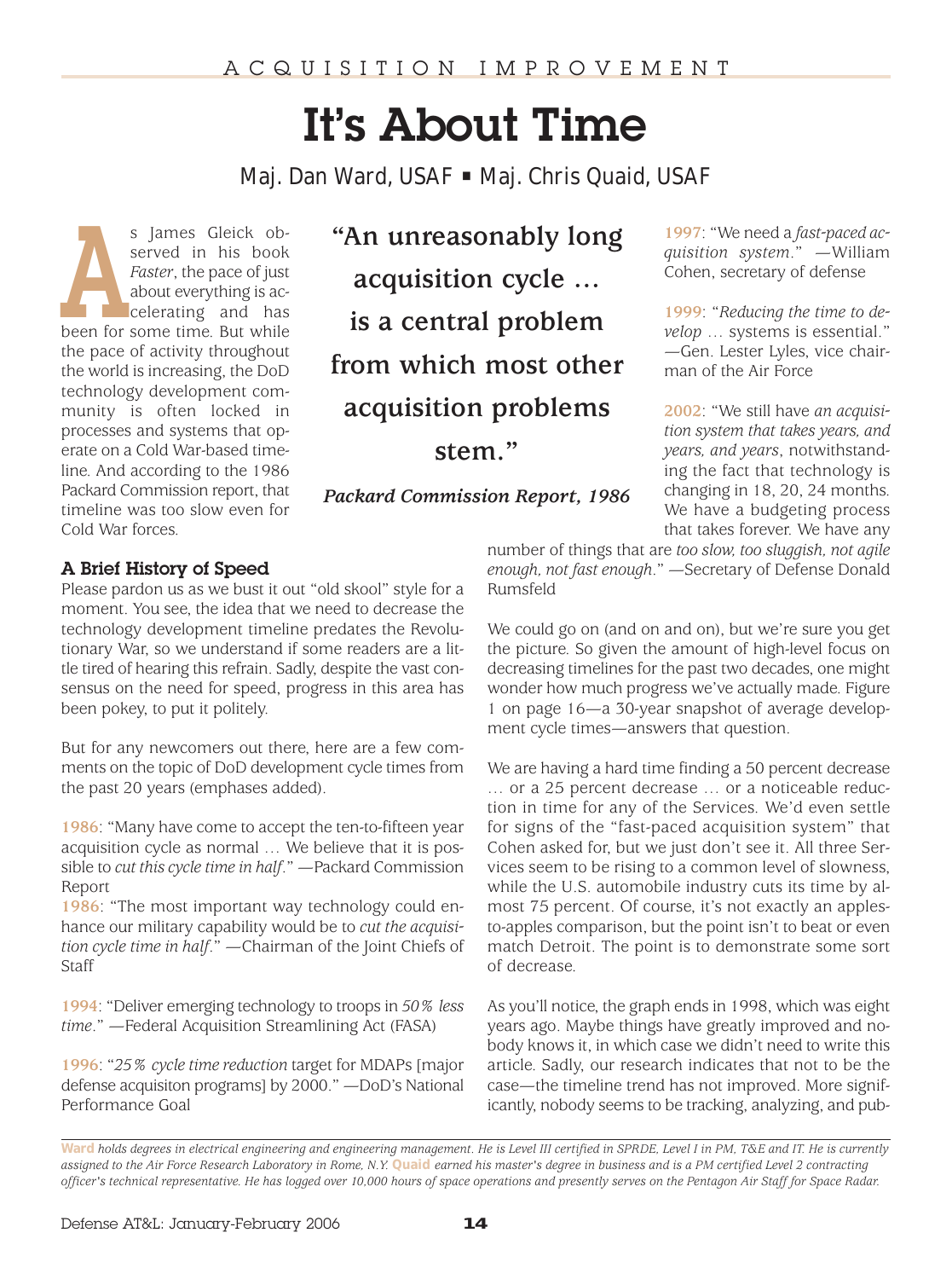lishing these metrics any more. That just might be the most disturbing thing.

# Maybe There Was A Typo?

So we started thinking. Could it be someone accidentally added an extra "s" somewhere along the line and everyone started trying to reduce our timelin*ess* instead of timelin*es*? We're pretty sure that's not what hap- $\mathfrak{p}$ pened, but the data do seem to support that hypothesis.

All joking aside, this is a really interesting—and by "interesting," we mean "disturbing—set of trends. Dr. Marvin Sambur, former assistant secretary of the Air Force for acquisition, used Figure 1 in a briefing, with this commentary: "As depicted by the solid black line, the auto industry was faced with a crisis in the early seventies. ... Japanese competition and consumer demand for new products drove down the [American] product cycle time."

So, if competition decreased the auto industry's cycle time, then perhaps the DoD doesn't have enough competition. Or more pointedly, perhaps we don't have sufficient competition in the right dimension.

When we develop an airplane, for example, we judge its airspeed but not its development

speed. In a competitive acquisition, the DoD tends to put all competitors on the same timeline and does not usually give points for early delivery. Over 90 percent of DoD contracts contain no schedule incentives, according to the Schedule Incentives Reinvention Team report. That means if a proposal hits the milestone—super. If they plan to deliver early—no big deal.

So we suspect development cycle times have not gone down in large part because there is no competitive pressure to drive them down. Surely there are exceptions to this, but the Schedule Incentives Reinvention Team briefing indicates that "80% of projects specify an expected schedule to the contractors—and contractors who bid different schedules are seen as non-responsive."

> Now there's a brilliant idea: discount any contractor who claims the government's expected timeline could be shortened. Is it possible these so-called "non-responsive" contractors are actually willing and able to deliver technology faster than the government expects? We'll never know unless we let them try.

By the way, the May 2003 update to the DoDD 5000.1 guidance states that "advanced technology shall be integrated into producible systems and deployed in the shortest time practicable." This is a step in the right direction, and we contend that dictating a schedule (as the DoD apparently does 80 percent of the time) violates this directive. That's

a practice that simply has to stop.

# Can It Be Done?

Okay, we hope everyone is convinced by now that development cycle times are w-a-y too long. It's painfully clear we need to move faster. The question is, are we asking too much? Can the work *really* be done any faster than it already is? Maybe this stuff has to take as long as it does.

Well, a few years back, there was a Lean Aerospace Initiative research project, sponsored by

some school called MIT (never heard of it). Air Force Lt. Col. Ross McNutt, Ph.D., examined 320 defense projects (the results are to be found in his Massachusetts Institute of Technology doctoral dissertation "Reducing DoD Product Development Time: The Role of the Schedule Development Process"). The various project managers and program element monitors interviewed estimated the average project could be completed in 50 to 65 percent of the scheduled time—factors that were consistent across all size programs, all levels of technological advance, and all different types of systems.

**Cutting the DoD's**

**technology development**

**cycle times may or** 

**may not be easy, but …** 

**the alternative is to keep**

**slow-dancing with the 800-**

**pound status quo gorilla.**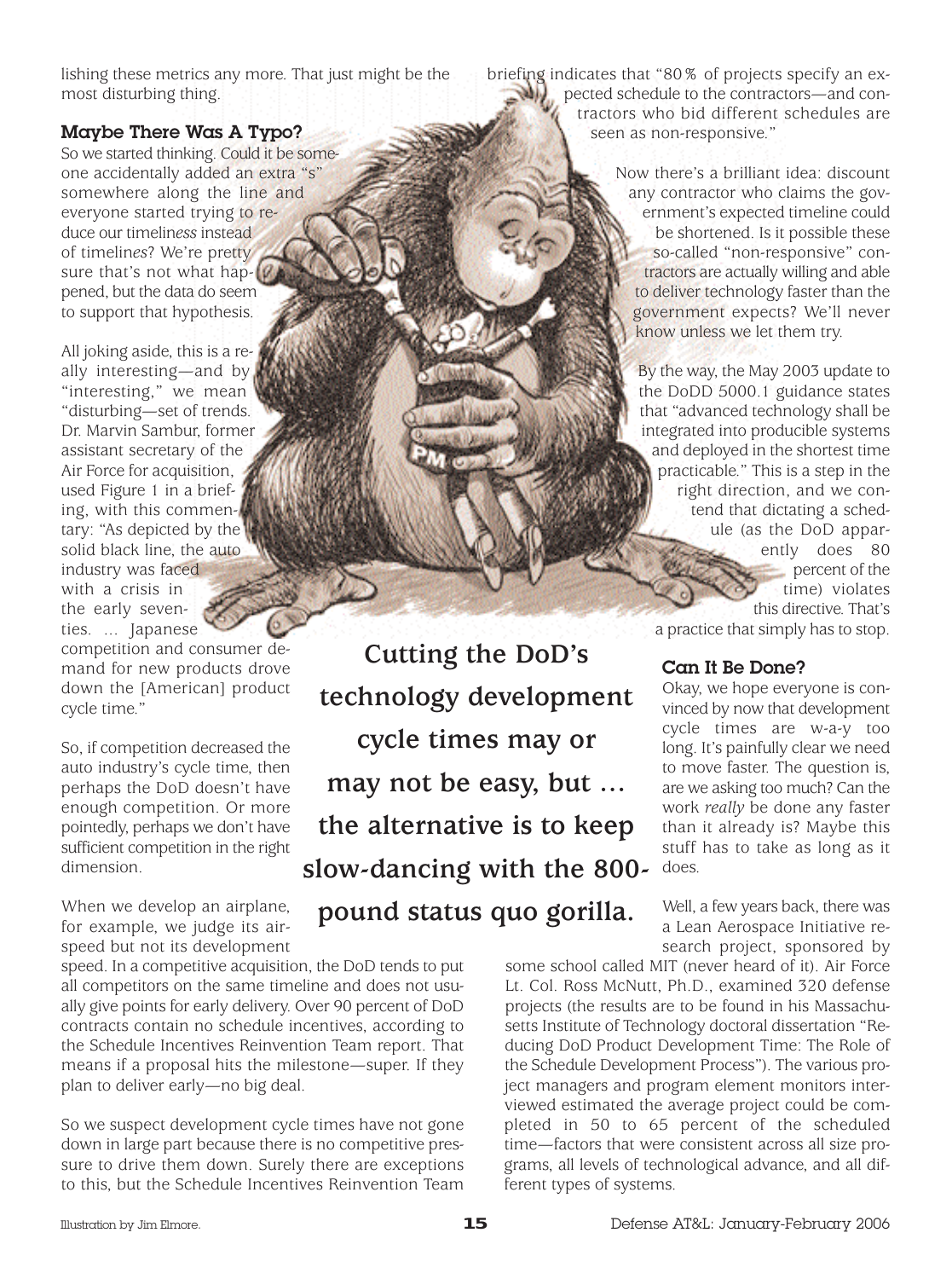# Figure 1. Average Development Cycle Times



Still not convinced? Recall Parkinson's Law, which states that work expands to fill the time allotted. It's the old "if you've got all day to do a project, it'll probably take all day" idea. The thing is, Parkinson's Law cuts both ways. It means work is also compressible, at least to a point. If you've only got an hour to finish that same project, you can probably pull it off, can't you? Or is that just us?

But why limit the discussion to defense programs and automobiles? Let's see what a few segments of the private sector are up to lately. Figure 2 shows what some industries have accomplished.

We didn't collect these particular data; they came from that MIT project we mentioned. And we feel compelled to point out that we can't quantify how long it took to get from "Old" to "Current." Of course, given the 30-year DoD trend we saw previously, it really doesn't matter how long it took the commercial world to do this. This trend is clearly not even *starting* in the DoD acquisition environment.

So let's check out a few specific data points that went into that chart. The Boeing Company stated they cannot afford a new aircraft unless they can develop it in two-anda-half years. Modifications of their commercial aircraft have to take less than 18 months. Hughes Aircraft Company recently designed and launched an entirely new spacecraft bus and payload in less then 26 months. Really? Yes, really. Moving on ...

#### Secret Speed Sauce

What's the secret? How did the aircraft, automobile, spacecraft, and electronics industries do it? What do they know that we don't know? This may sound obvious and redundant, but apparently "companies that have focused on reducing their development times have dramatically reduced their development times." Does that surprise anyone? The MIT crew thought it was worth pointing out.

It gets better. Along with reducing development/acquisition time, these companies have also increased product quality, decreased development cost, and increased the number of products produced. Which brings us back to the Packard Commission's observation that an unreasonably long timeline is the central problem from which other problems stem. Maybe that Packard group was really on to something. It's too bad we didn't listen

# The Irrelevance Of Ease

Some of us might be tempted to believe that if it was easy for the DoD to cut cycle times, we would have done it already. That would be incorrect. If it was *valued* we would have done it already. If people thought it was important, and if we really wanted to cut cycle time, we would have done it already. The truth is, we're not even tracking cycletime metrics.

We are not suggesting it would be easy to cut cycle times in half. We simply contend that ease or difficulty is entirely irrelevant. The DoD does difficult things all the time (and cutting development time is apparently not all that tough).

In reality, the DoD has not cut development time because we don't really want to, despite the earlier statements from various officials. How do we justify that assertion? Quite easily—just look at the data again. All the data. Specifically, take the part about "companies that focused on reducing timelines reduced their timelines" and put it next to that other bit about how "contractors who bid different schedules are deemed non-responsive," and "90% of contracts offer no schedule incentives." Then add in the fact that we stopped collecting cycle-time data in 1998. Looks like a lack of desire, focus, will, and values to us.

#### Fast & Slow

"Hurry! Hurry! Go, go, go!" "Where to, sir?" "It doesn't matter—they need me everywhere!"

Okay, time for a short note about what speed really means. The May 2003 *Harvard Business Review* tells a fable about a farmer pushing a cart full of apples. The farmer asks a passer-by how far away the market is. The reply: "The